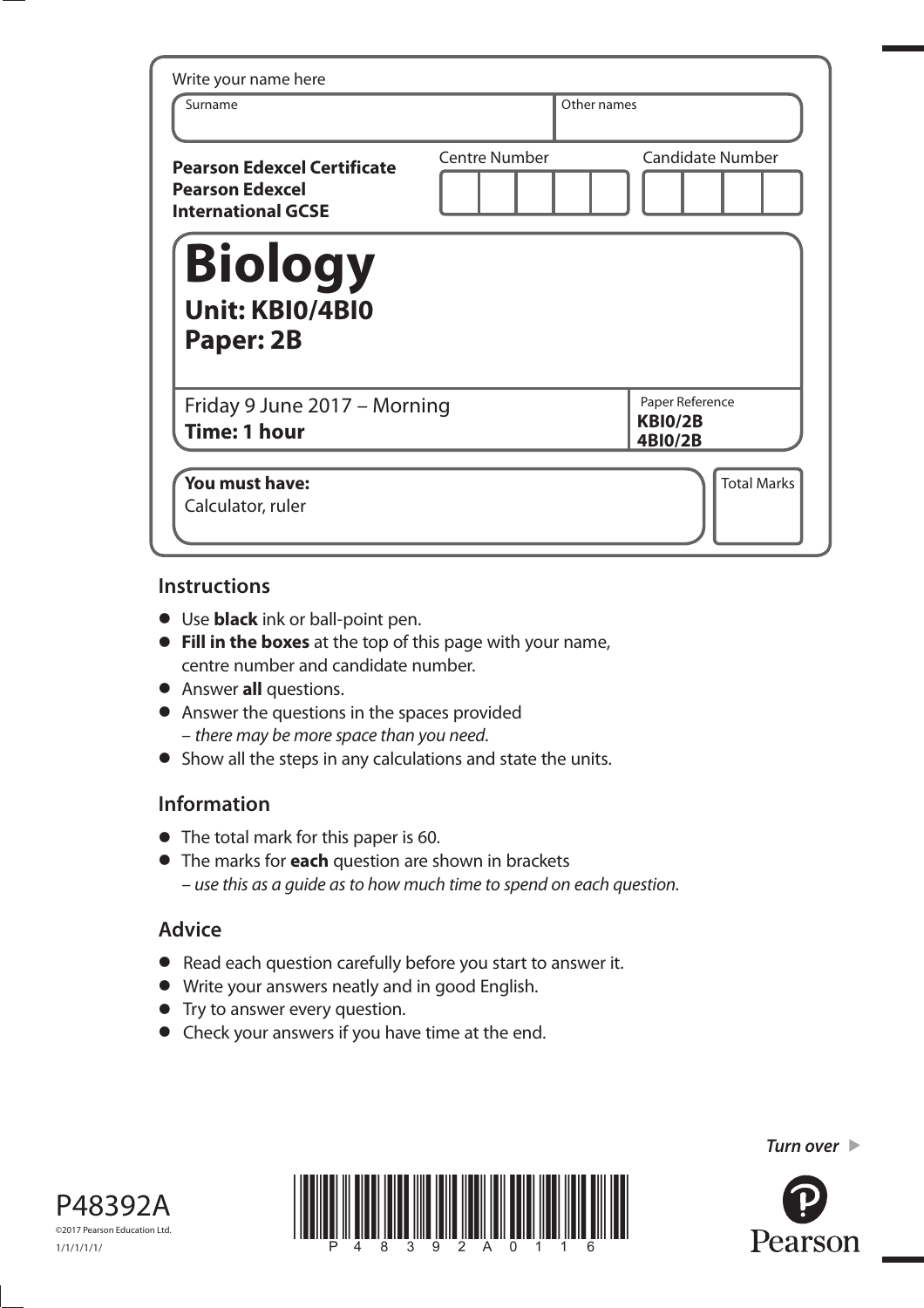**DOOMOTOMERINGS** 

## **Answer ALL questions.**

**1** Read the passage below. Use the information in the passage and your own knowledge to answer the questions that follow.

### **Omega-3**

Excess lipids (fats and oils) in the human diet can increase the risk of health problems such as obesity, heart disease and strokes. However, a balanced diet needs to contain fats and oils because they are needed in the human body for many important functions.

- 5 Scientists have recently discovered that a type of fatty acid contained in oils can also benefit human health. The fatty acids that provide benefits to human health are called omega-3 fatty acids. A diet rich in these fatty acids is thought to lower blood pressure and reduce the risk of heart disease.
- 10 know that the fish they produce are of more value to the consumer if they Fish oils are known to contain high levels of omega-3 fatty acids. Fish farmers contain oils rich in omega-3. As a result, about 80% of the fish oil produced globally from the oceans is used as food in fish farms.

Small fish called anchovies live in our oceans. They eat microscopic plants called plankton that contain high levels of omega-3. As the anchovies grow, they also

15 contain high levels of omega-3 in their oil. Fishing boats catch billions of these small fish, that are then ground up to be fed to bigger fish such as salmon, on fish farms.

Fish farms consume vast quantities of anchovies. The increase in the number of fish farms is one reason why wild fish stocks of anchovies are declining. It takes

20 about 5 kg of anchovies to produce 1 kg of farmed salmon. The high cost of this source of fish oil has encouraged fish farmers to use less, so the fish they produce contain lower levels of omega-3 in their oil, which is not good for human health.

25 Camelina to produce seeds containing omega-3 fatty acids. This discovery will Recently, scientists have discovered another way to obtain high levels of omega-3 to feed to fish on fish farms. The scientists genetically modified a plant called enable these seeds to be fed to salmon in fish farms and could reduce overfishing

of the oceans.

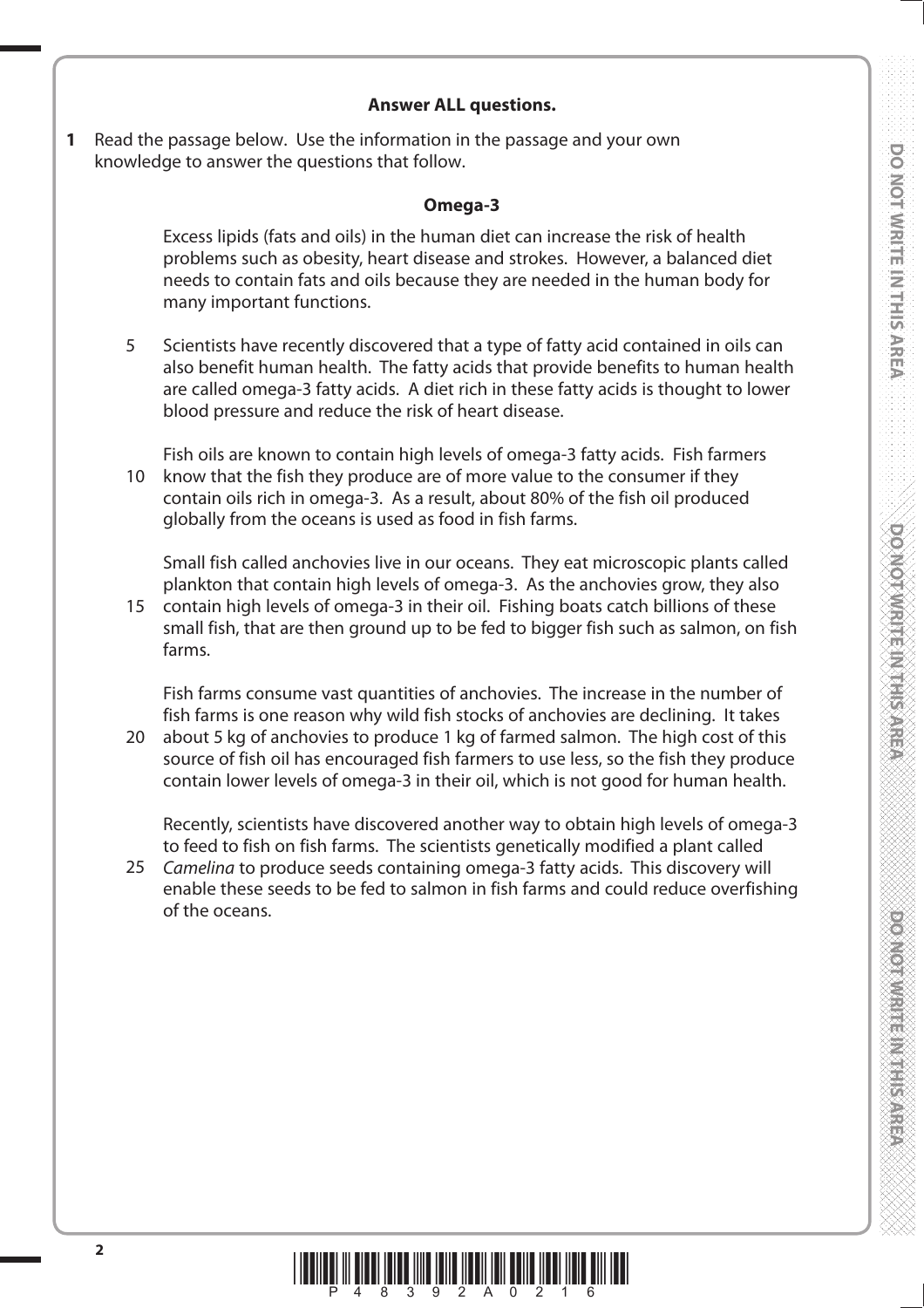|                | (b) Fats and oils are large, insoluble molecules needed in a balanced diet (lines 2 and 3). |     |
|----------------|---------------------------------------------------------------------------------------------|-----|
|                | Give the names of two small, soluble molecules needed in a balanced diet.                   | (2) |
|                |                                                                                             |     |
| $\overline{2}$ | (c) (i) State a function of lipid in the human body.                                        | (1) |
|                |                                                                                             |     |
|                | (ii) Fatty acids are one component of a lipid molecule.                                     |     |
|                | Name another component.                                                                     | (1) |
|                |                                                                                             |     |



 $\overline{\mathbf{3}}$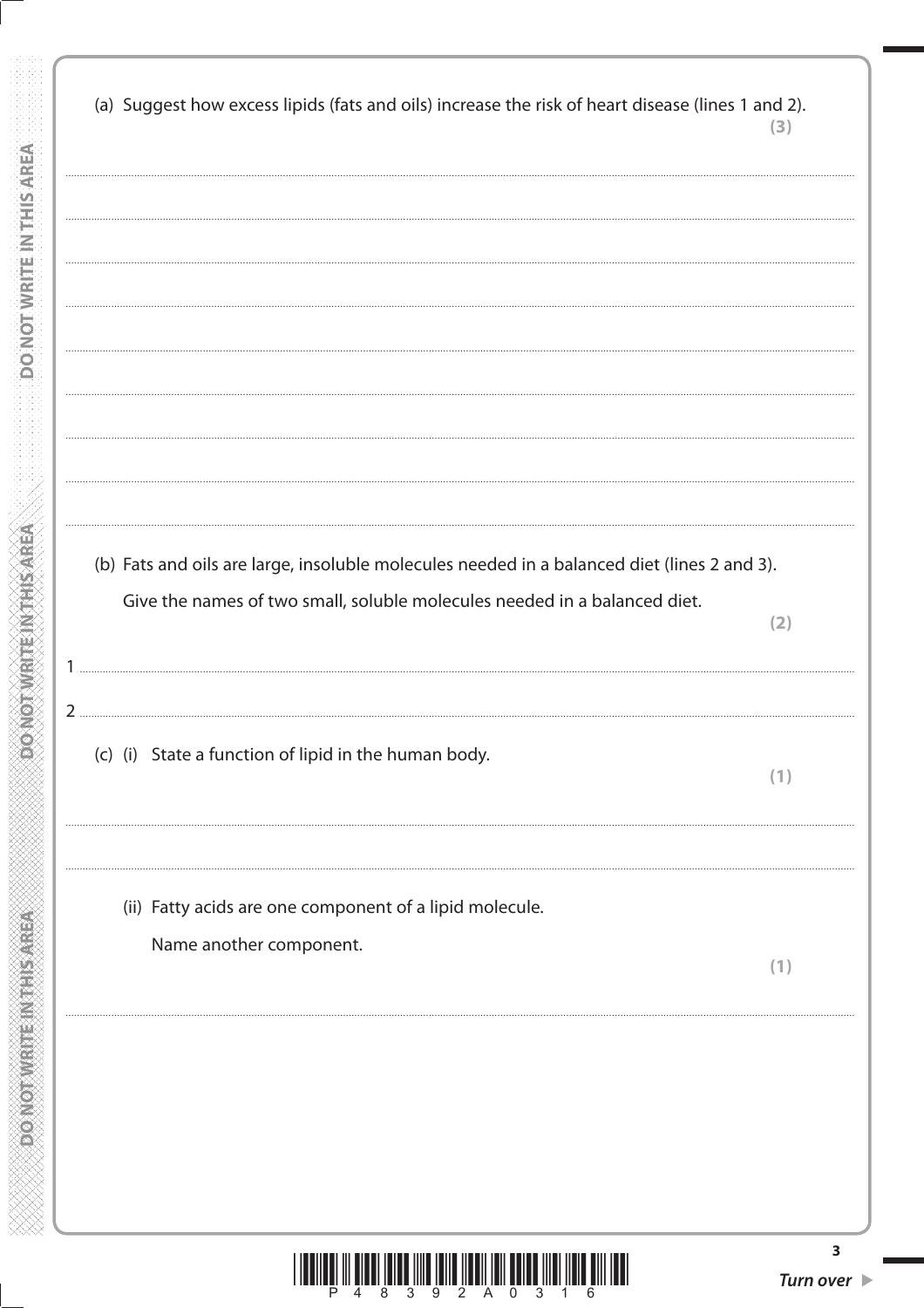| (f) Explain why 5 kg of anchovies only produce 1 kg of farmed salmon (line 20). | (3) |
|---------------------------------------------------------------------------------|-----|
|                                                                                 |     |
|                                                                                 | (2) |
| (e) Suggest why wild fish stocks are declining.                                 |     |
|                                                                                 |     |
|                                                                                 | (2) |

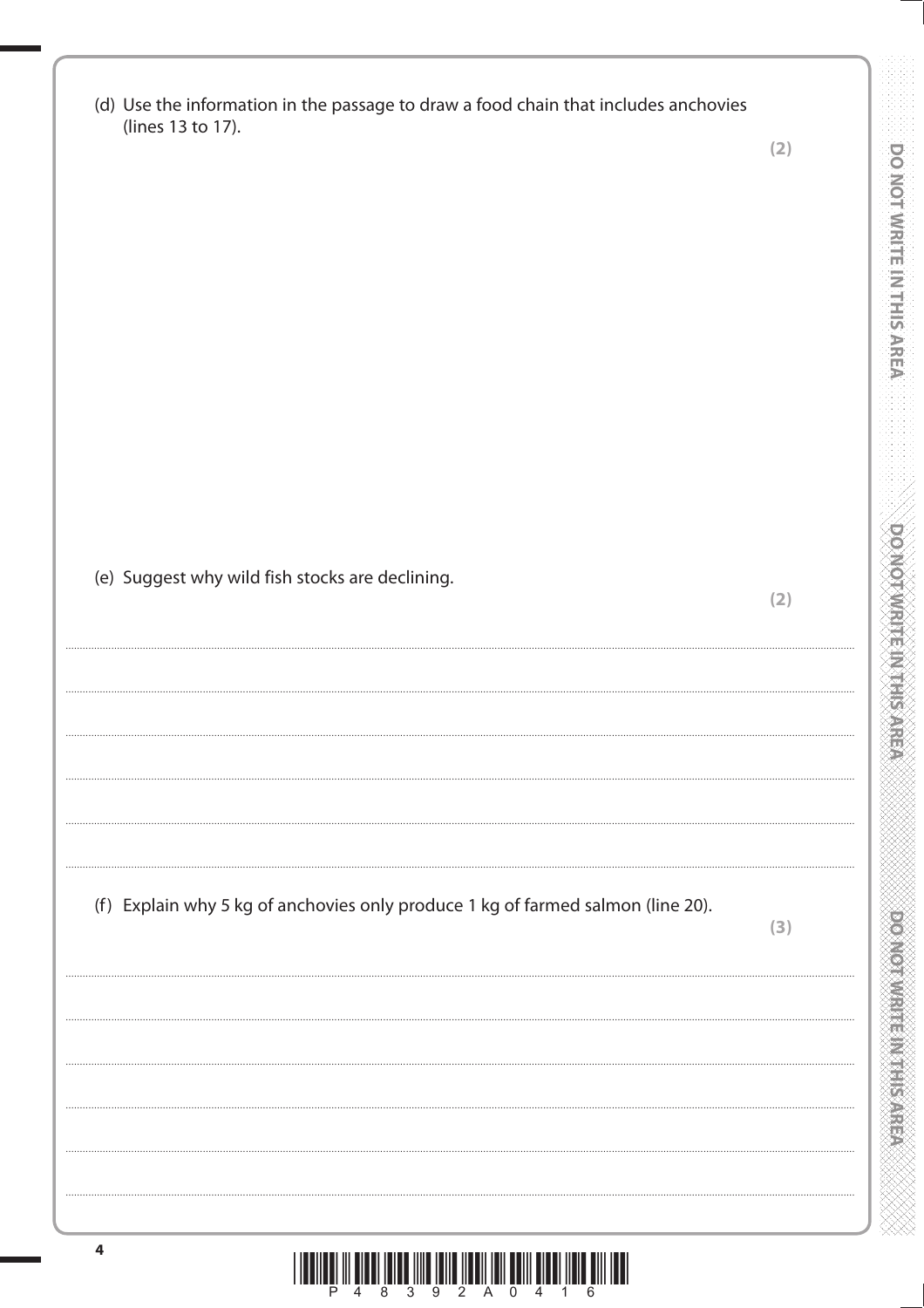(g) The genetic modification of Camelina plants involves the use of enzymes and a vector (lines 24 and 25). (i) Explain how enzymes are used in genetic modification.  $(2)$ (ii) Describe the role of a named vector in genetic modification.  $(2)$ (Total for Question 1 = 18 marks)  $\overline{5}$ Ш

P

**DO NOT WRITE IN THIS AREA** 

**DONOT WRITEIN THIS AREA** 

**MONOTHER REPAIRING CONFORM** 

Turn over  $\blacktriangleright$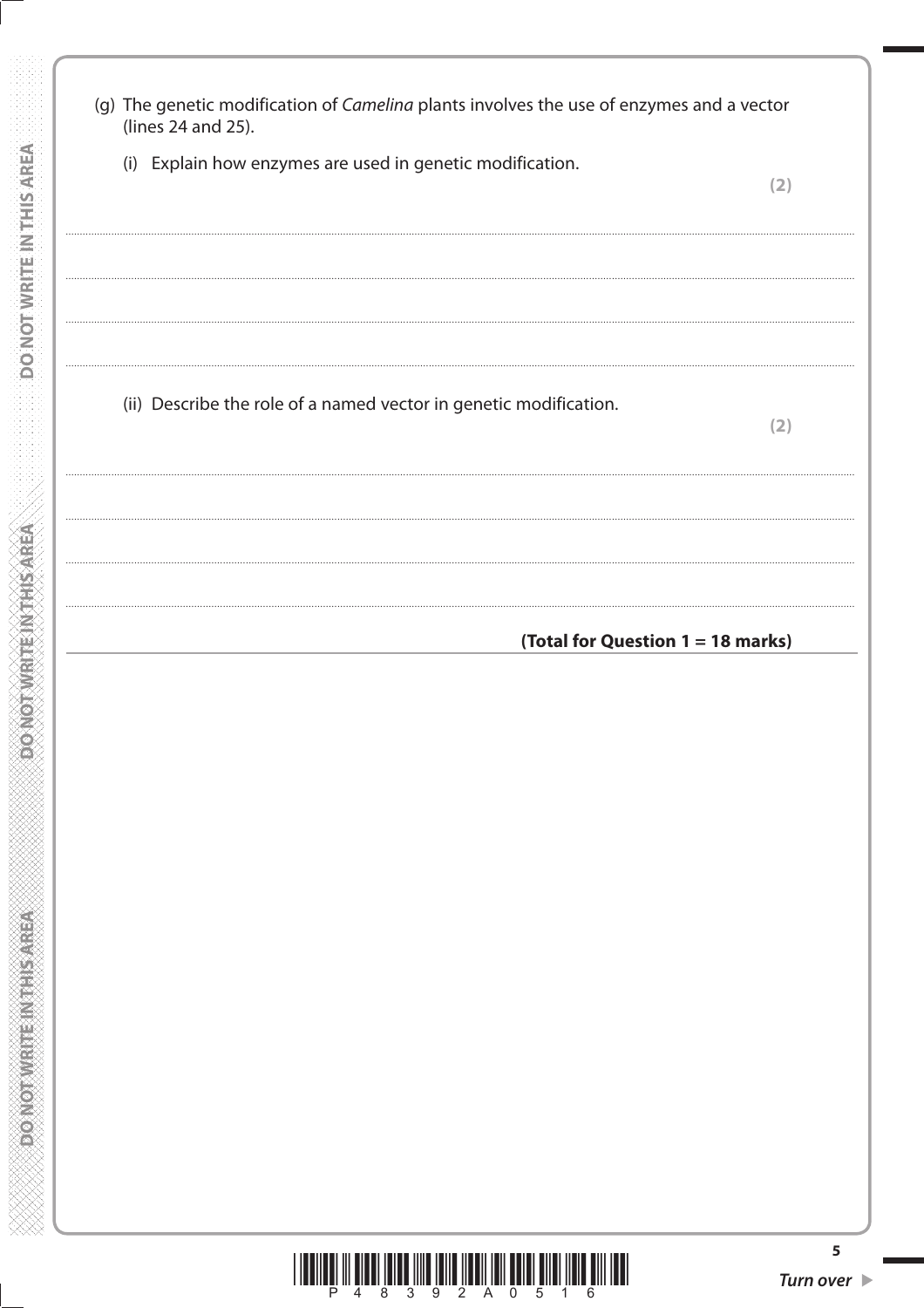

**BLANK PAGE**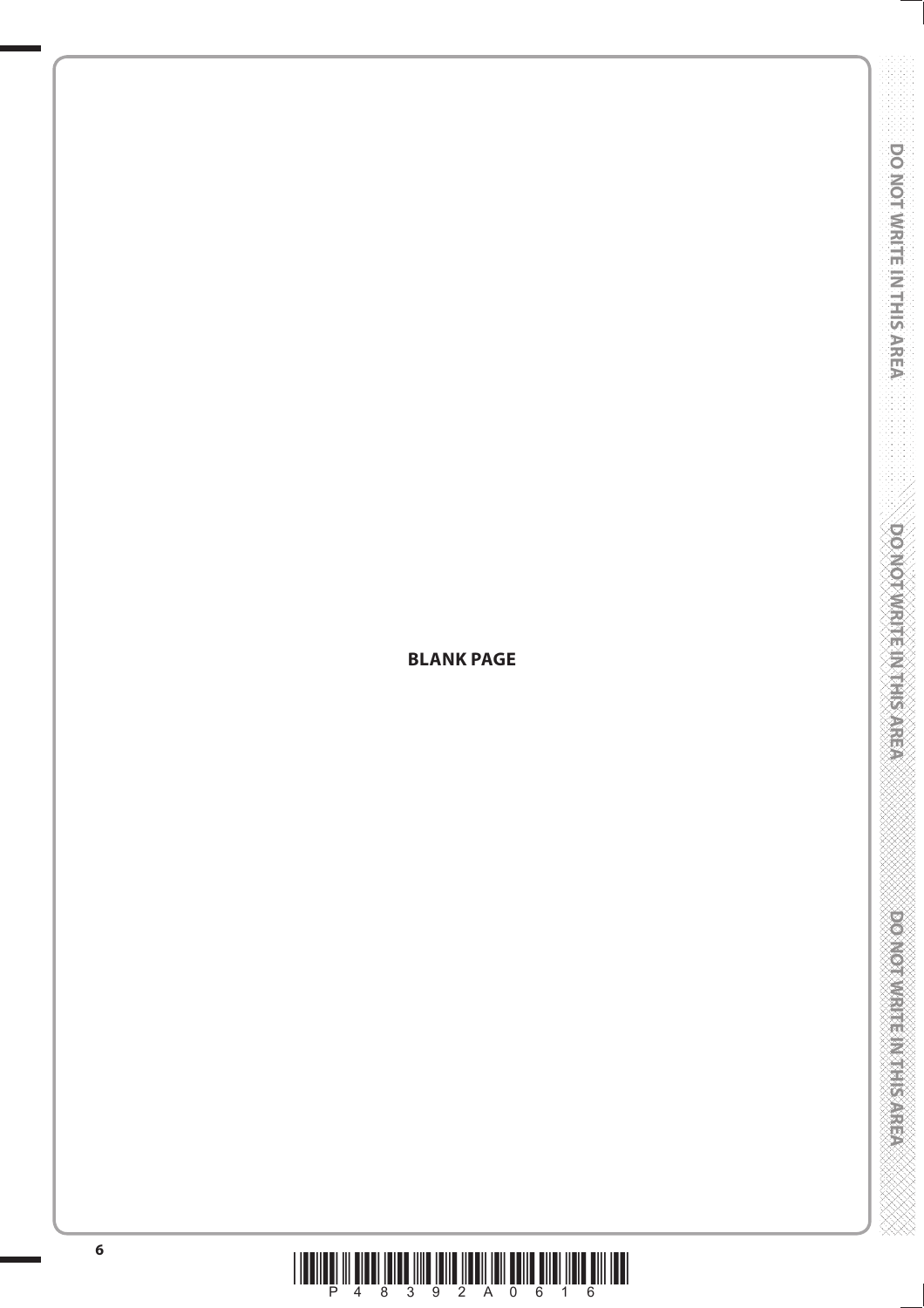| lens.<br>X                                                                     |                                 |
|--------------------------------------------------------------------------------|---------------------------------|
| (a) (i) Explain how part X prevents damage to the retina in very bright light. | (2)                             |
| (ii) Explain why damage to part Y would affect the ability to see.             | (2)                             |
|                                                                                |                                 |
|                                                                                | Turn over $\blacktriangleright$ |

**MANA SERIES SERIES**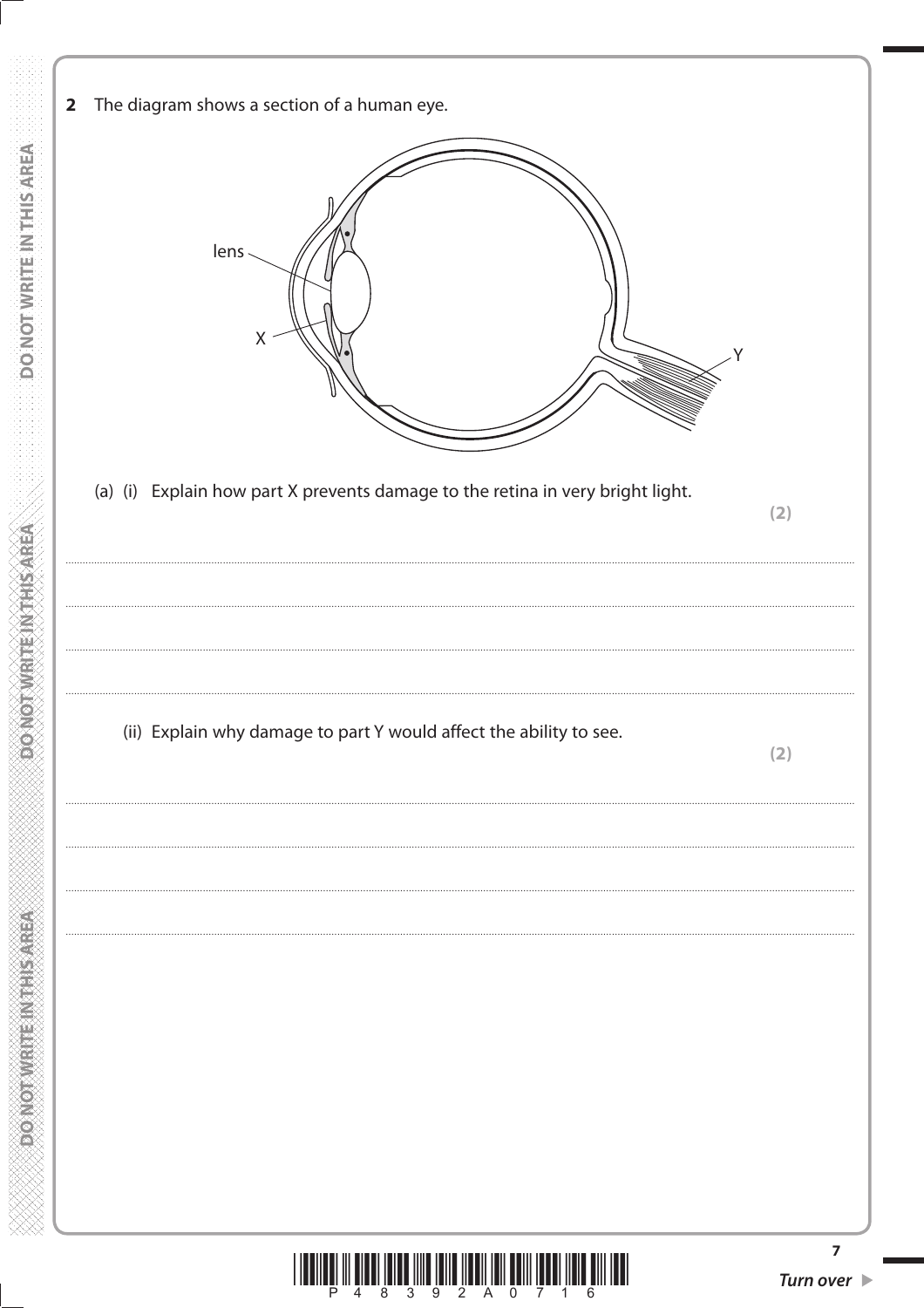DOWOUNTHING HIS AREA

(b) In some people the lens in the eye becomes cloudy.

A cloudy lens is called a cataract.

(i) Explain how a cataract would affect the ability to see.

 $(2)$ 

(ii) The population of the USA is 322 million, of which 47.0% are over 40 years of age. 17.2% of the people over the age of 40 develop a cataract.

Calculate the number of people in the USA over the age of 40 who develop a cataract.

 $(2)$ 

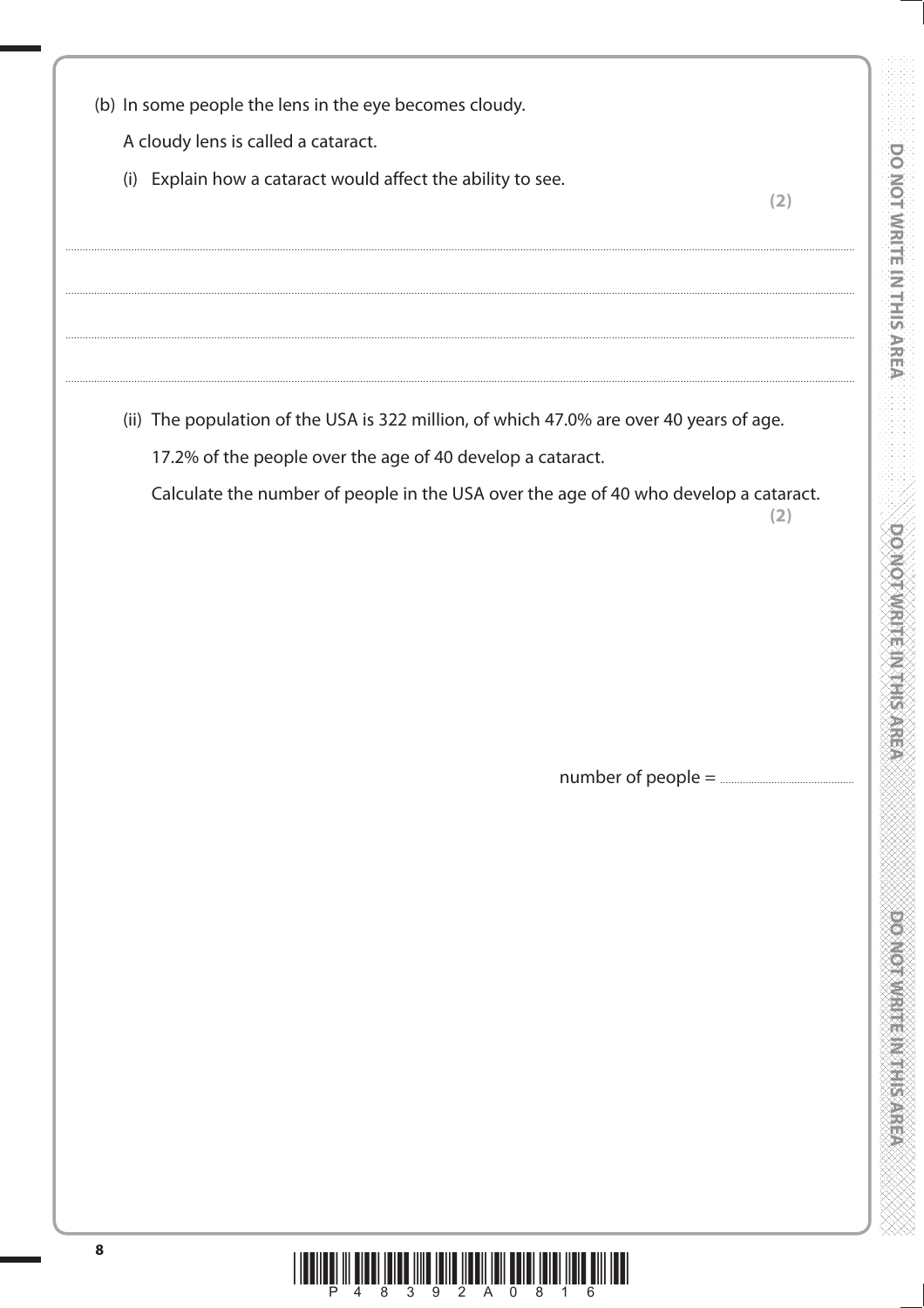(c) Cataracts develop when proteins in the lens clump together.

Lanosterol is a chemical that helps to break up these clumps of protein.

In 2015, scientists investigated the ability of lanosterol to cure cataracts. They put drops of lanosterol solution into the eyes of rats with cataracts.

After six days of treatment they counted the number of rats with a clear lens and the number of rats that still had cataracts.

The graph shows the results.



One conclusion from this investigation is that lanosterol cures cataracts in humans.

(i) Explain why some people might agree with this conclusion.

 $(2)$ 

(ii) Give two reasons why some people do not agree with this conclusion.

(Total for Question 2 = 12 marks)



 $\overline{9}$ 

1

 $\overline{2}$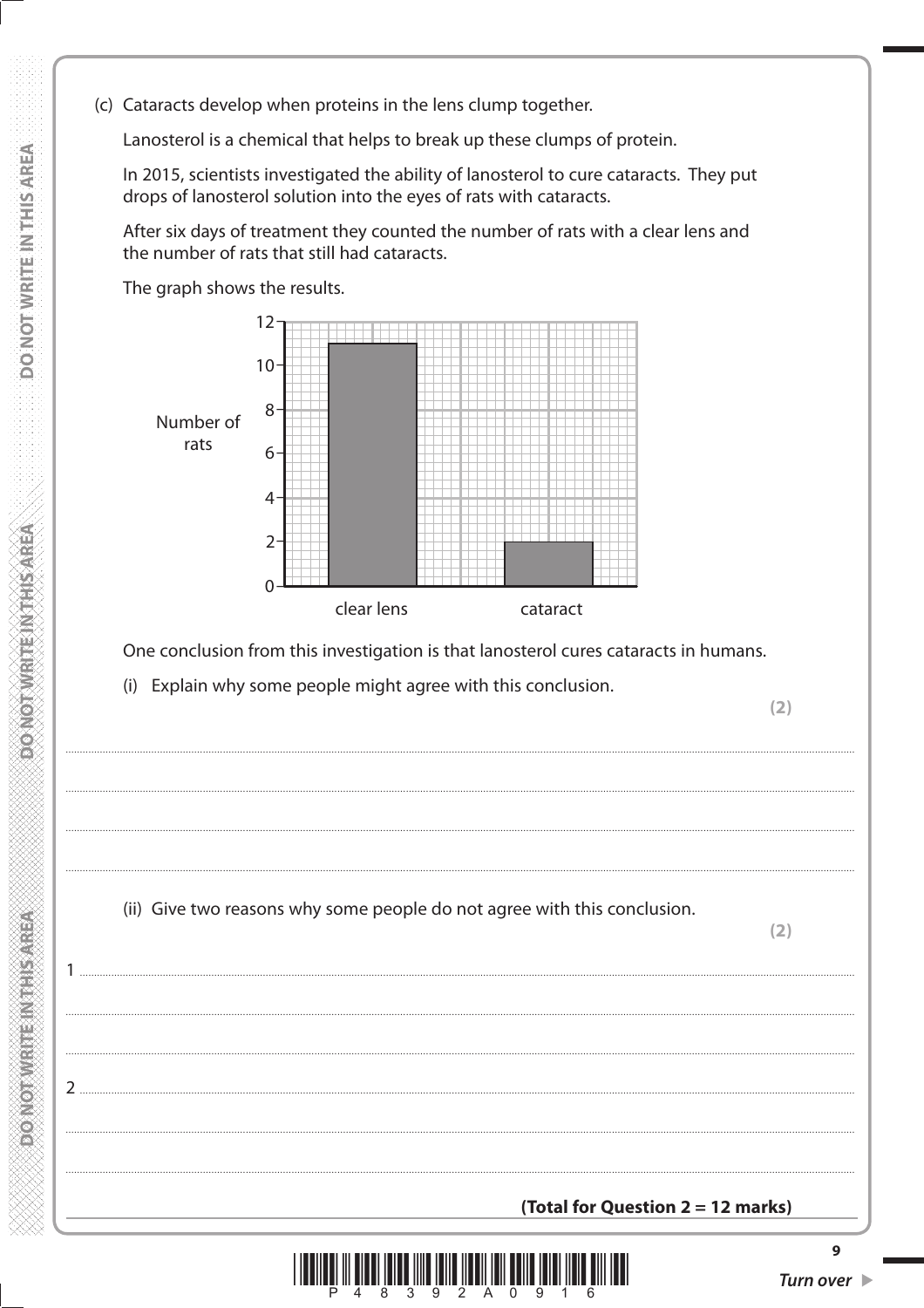**DOMONWERTH PRESSURE** 

#### Plants produce seeds by sexual reproduction.  $\mathbf{3}$

(a) (i) Fertilisation takes place before seeds are formed.

Name the structure that contains the male sex cells involved in this fertilisation.

 $(1)$ 

(ii) Explain how young plants that grow from seeds are able to survive until photosynthesis can start.

 $(3)$ 

(b) A student investigates the conditions needed for broad bean seeds to germinate.

He divides broad bean seeds into four groups, A, B, C and D.

He places each group of seeds in different conditions as shown in the table.

| <b>Group</b> | <b>Conditions</b>                                                  |
|--------------|--------------------------------------------------------------------|
| A            | access to water, oxygen and at a temperature of $5^{\circ}C$       |
| B            | access to water, oxygen and at a temperature of 15 °C              |
| C            | access to oxygen, no access to water and at a temperature of 15 °C |
| D            | access to water, no access to oxygen and at a temperature of 15 °C |

(i) Suggest how the student could identify when a seed has germinated.

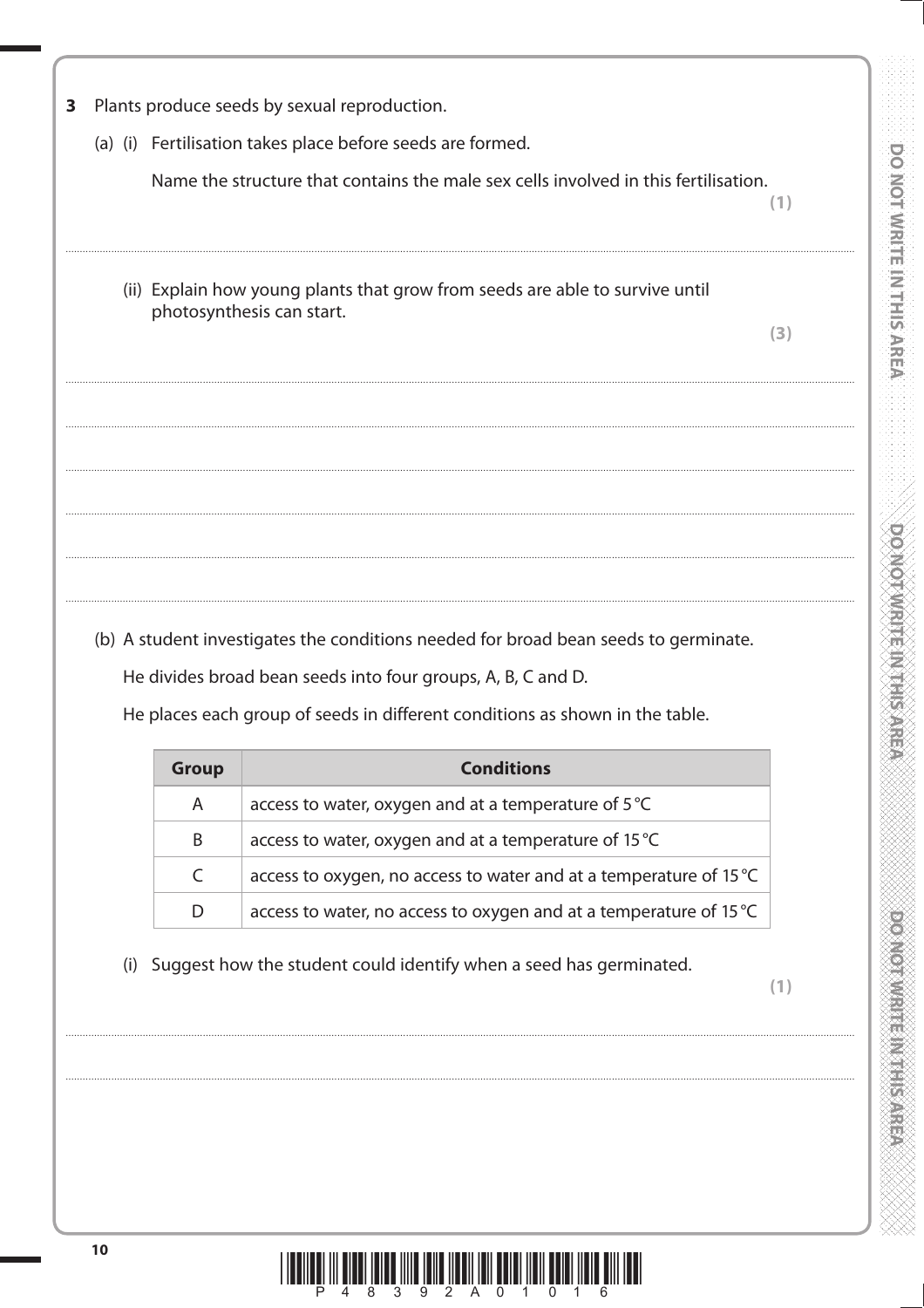|                                 | (ii) Explain which group of seeds is likely to germinate first. | (4) |
|---------------------------------|-----------------------------------------------------------------|-----|
|                                 |                                                                 |     |
| DO NOT WRITEIN THIS AREA        |                                                                 |     |
|                                 |                                                                 |     |
|                                 |                                                                 |     |
|                                 |                                                                 |     |
|                                 |                                                                 |     |
|                                 |                                                                 |     |
|                                 | <br>(Total for Question 3 = 9 marks)                            |     |
| DONOTWAITEWTHISAREA             |                                                                 |     |
|                                 |                                                                 |     |
|                                 |                                                                 |     |
|                                 |                                                                 |     |
|                                 |                                                                 |     |
|                                 |                                                                 |     |
|                                 |                                                                 |     |
| <b>POINCE IN THE REAL LOADS</b> |                                                                 |     |
|                                 |                                                                 |     |
|                                 |                                                                 |     |
|                                 |                                                                 | 11  |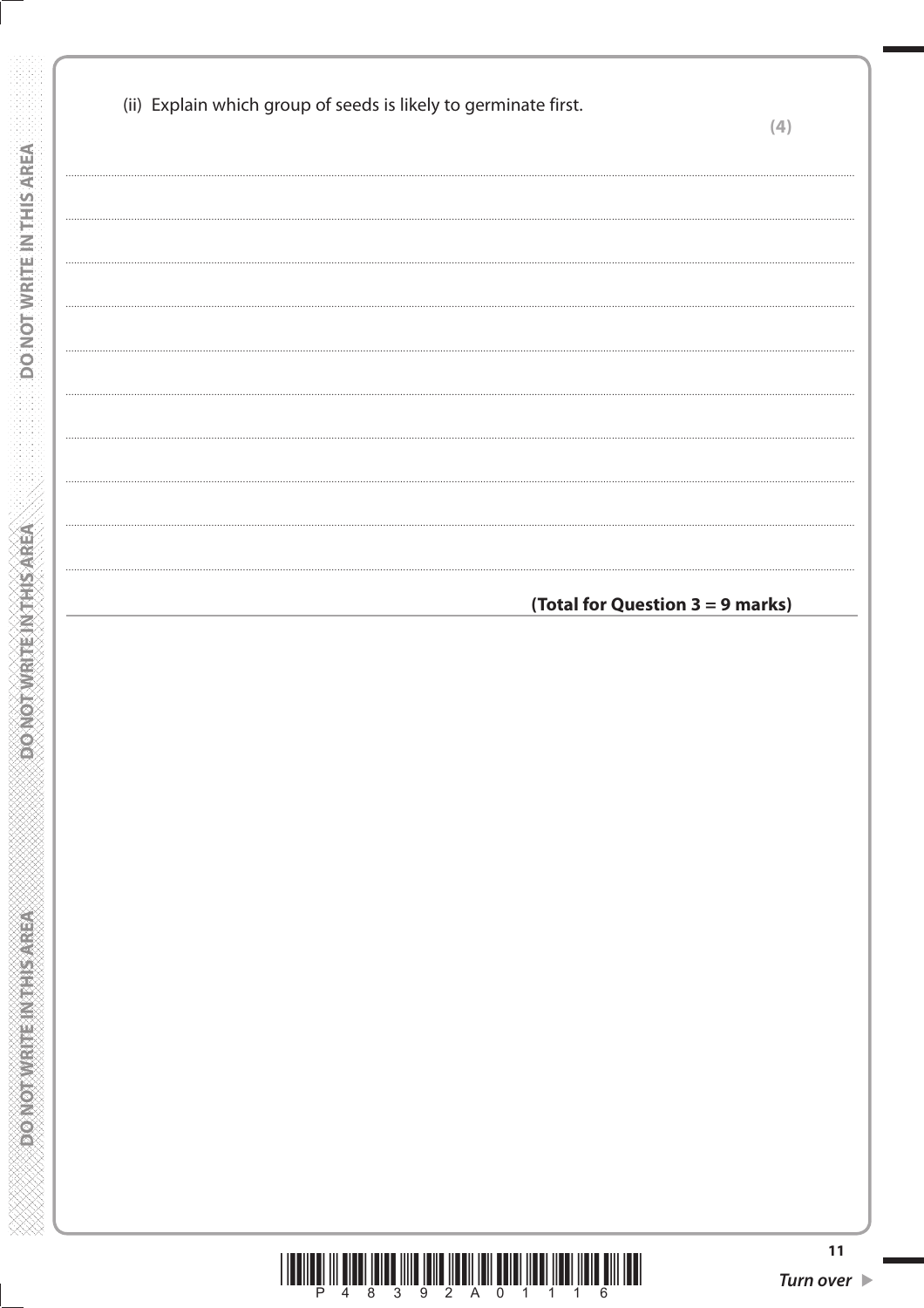- Components of blood have different functions.  $\overline{\mathbf{4}}$ 
	- (a) Complete the table by giving the missing information.

 $(4)$ 

| <b>Component</b> | <b>Function</b>                 |
|------------------|---------------------------------|
| red blood cells  |                                 |
|                  | engulf bacteria                 |
| platelets        |                                 |
|                  | transport vitamins and minerals |

(b) When a person is vaccinated, their immune system produces memory cells.

Describe the role of memory cells.

 $(3)$ 

(Total for Question 4 = 7 marks)

**DO NOT WRITE IN THIS AREA** 

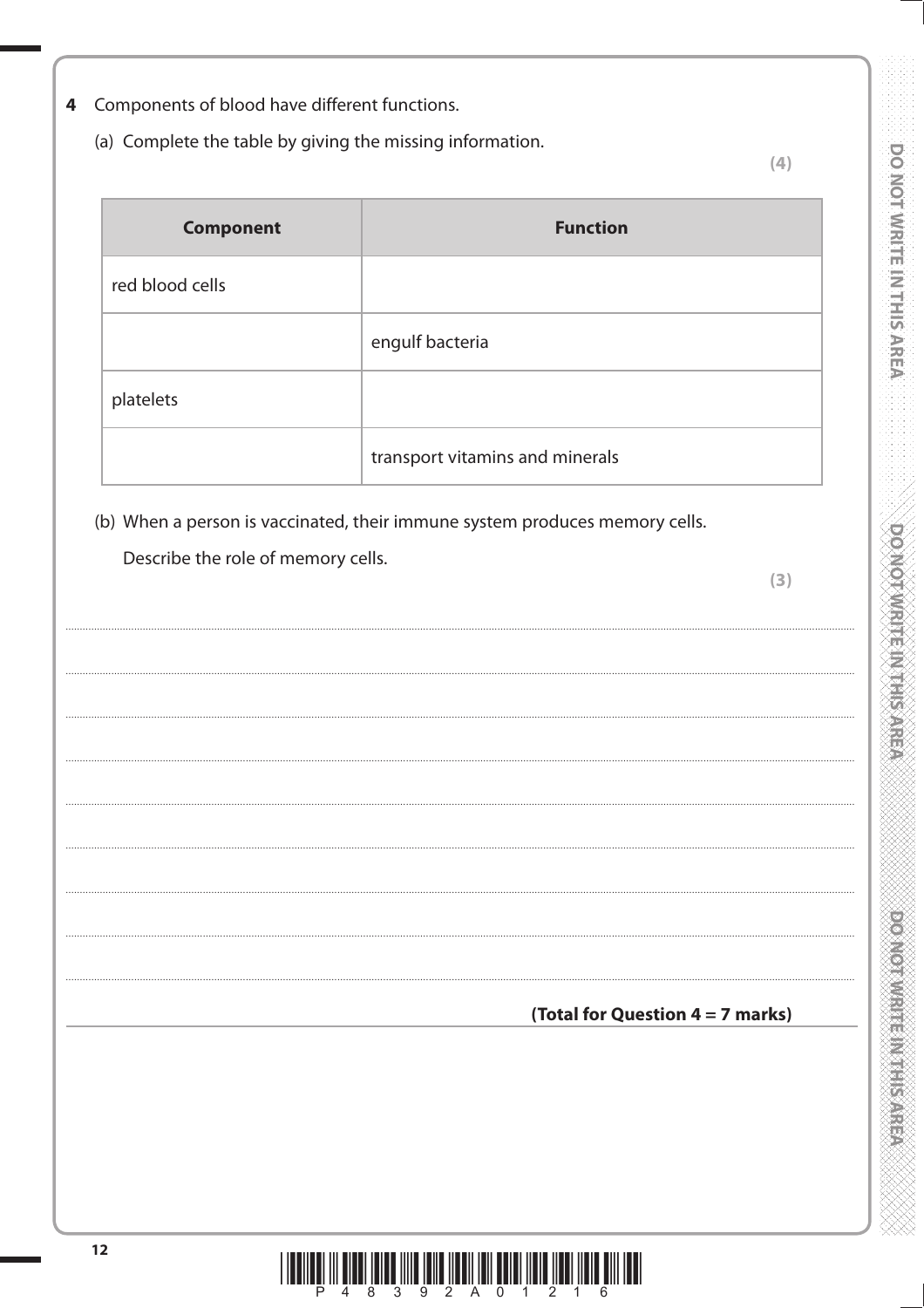

**DONOTWRITEINTHISMREA** 

**13** Turn over  $\frac{1}{4}$   $\frac{1}{8}$   $\frac{1}{3}$   $\frac{1}{9}$   $\frac{1}{2}$   $\frac{1}{4}$   $\frac{1}{6}$   $\frac{1}{6}$   $\frac{1}{2}$   $\frac{1}{4}$   $\frac{1}{8}$   $\frac{1}{2}$   $\frac{1}{4}$   $\frac{1}{8}$   $\frac{1}{2}$   $\frac{1}{4}$   $\frac{1}{8}$   $\frac{1}{2}$   $\frac{1}{4}$   $\frac{1}{8}$   $\frac{1}{$ 

**BLANK PAGE**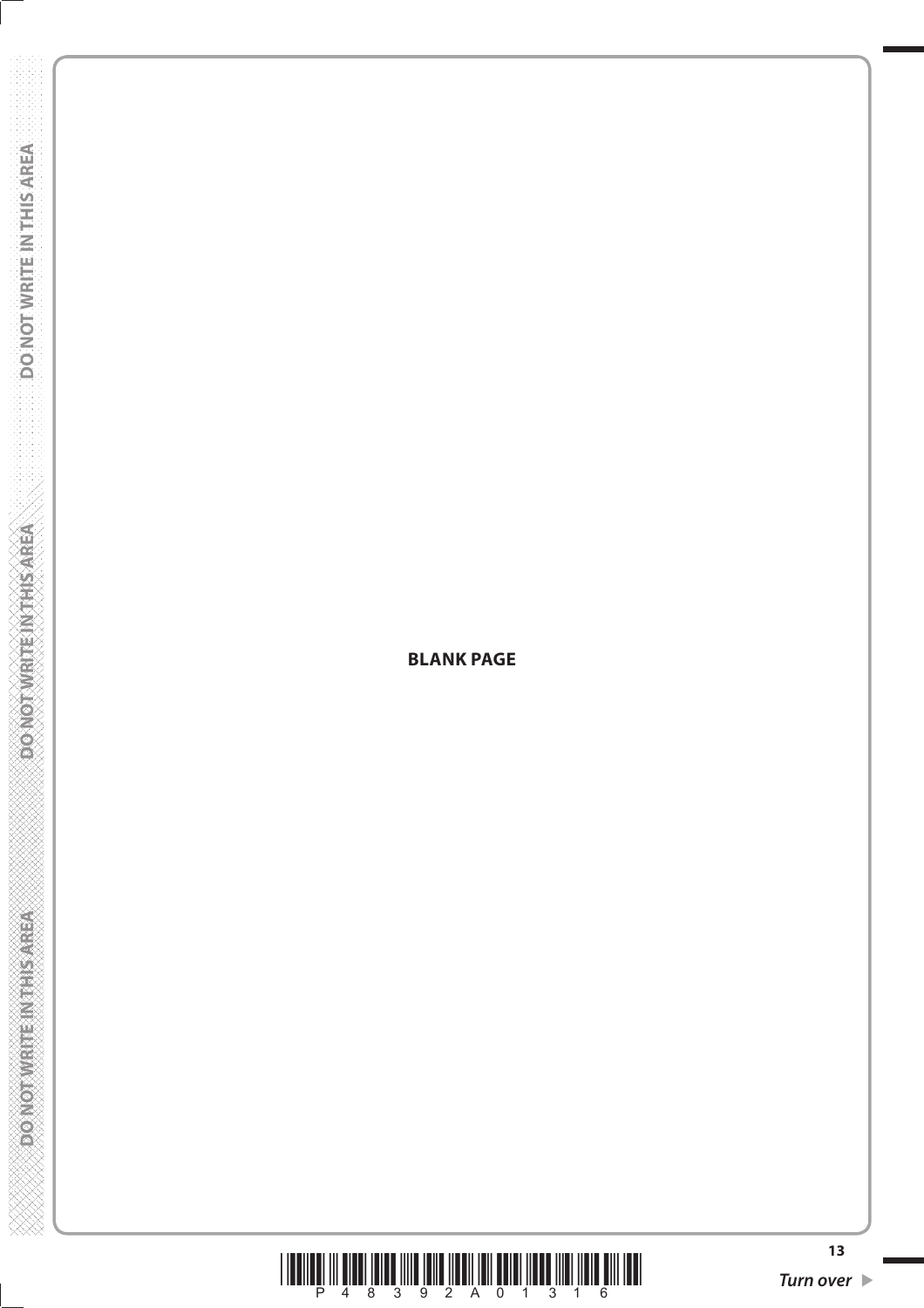

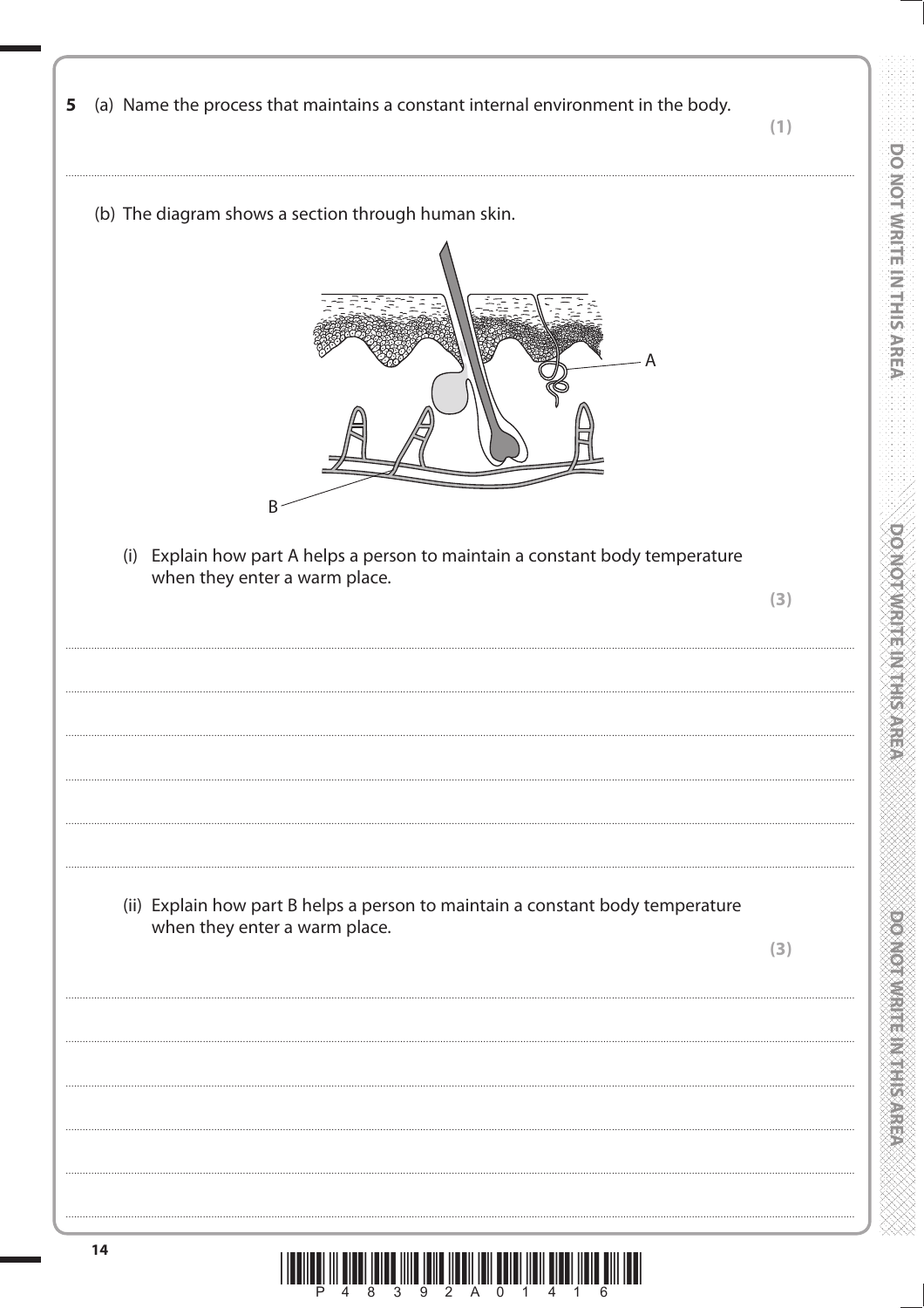

(Total for Question 5 = 9 marks)

## **TURN OVER FOR QUESTION 6**



 $15$